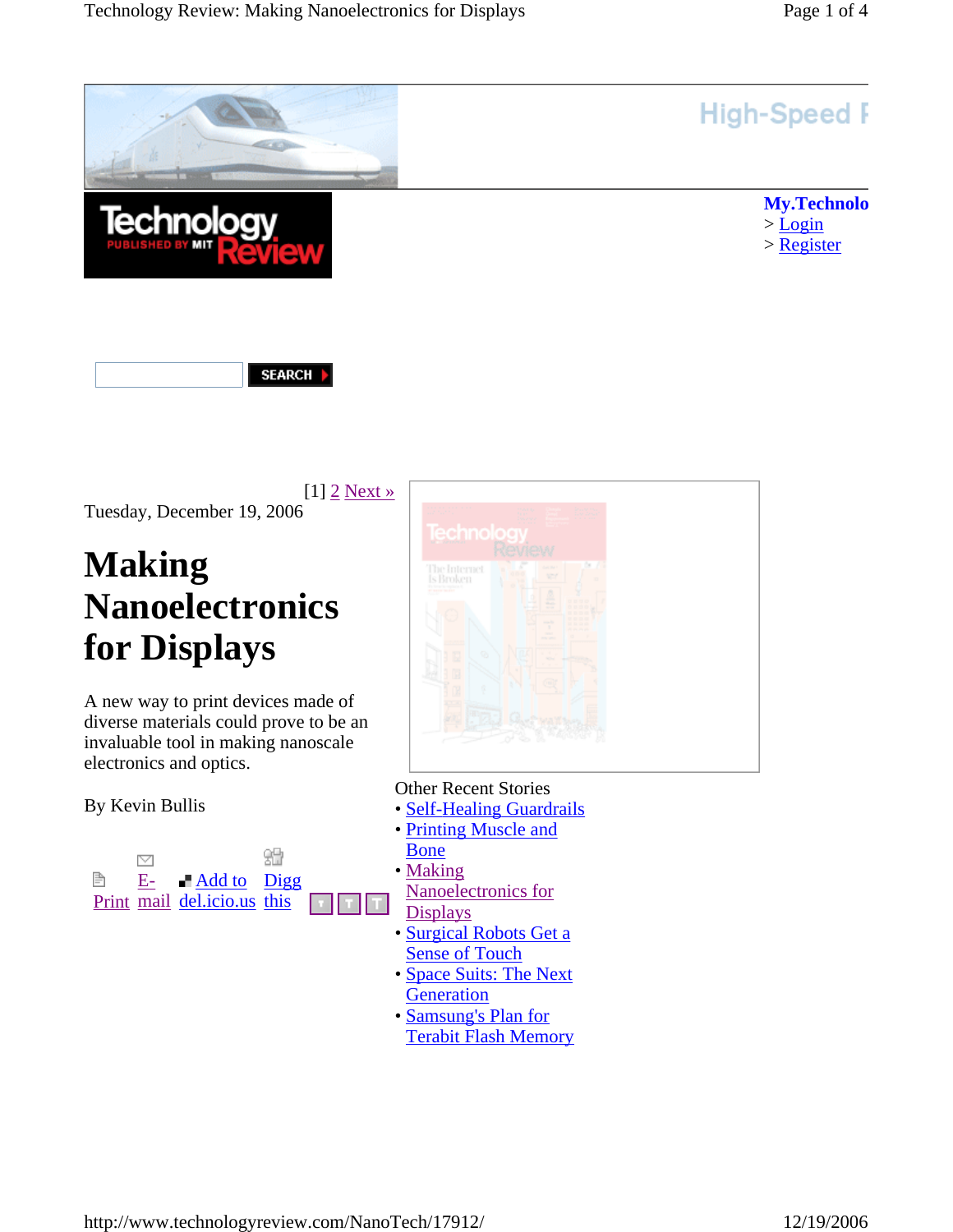

A new method of printing layers of high-performance transistors on a sheet of plastic could lead to flexible electronics. Credit: John Rogers, University of Illinois, Urbana-Champagne

A new, inexpensive way to make nanoscale electronics could lead to, among other things, better displays, more-compact and higher-performance cell phones, and small wide-angle nightvision systems that mimic the structure of the human eye.

John Rogers, professor of chemistry and materials science and engineering at the University of Illinois, Urbana-Champaign, and his coworkers have developed a printing technique that allows them to combine a wide variety of inorganic structures, such as singlewalled carbon nanotubes, assorted nanoscale wires, and ribbons made of gallium arsenide or silicon, to create multilayered, high-performance optical and electronic devices. They can also print on flexible or curved surfaces.

"This is a lovely and remarkably complete piece of work, and [it] provides probably the best method to date" for integrating dissimilar materials onto one platform, says James Heath, professor of chemistry at Caltech. It has been a challenge to do this in part because the manufacturing processes, including hightemperature deposition, that are needed

## **Technology Review's EWSLETTER** \* Solar Energy **\*Fossil Fuels** • Thermal Energy **Wind Power** \*Nuclear Power **· Biofuels** \*Energy Policy Technology Review brings you the latest advances in energy -delivered right to your inbox. It's FREE. Sign up for our weekly online Energy Newsletter.



#### **MARKETPLACE**

**SAP Community for Governance & Compliance**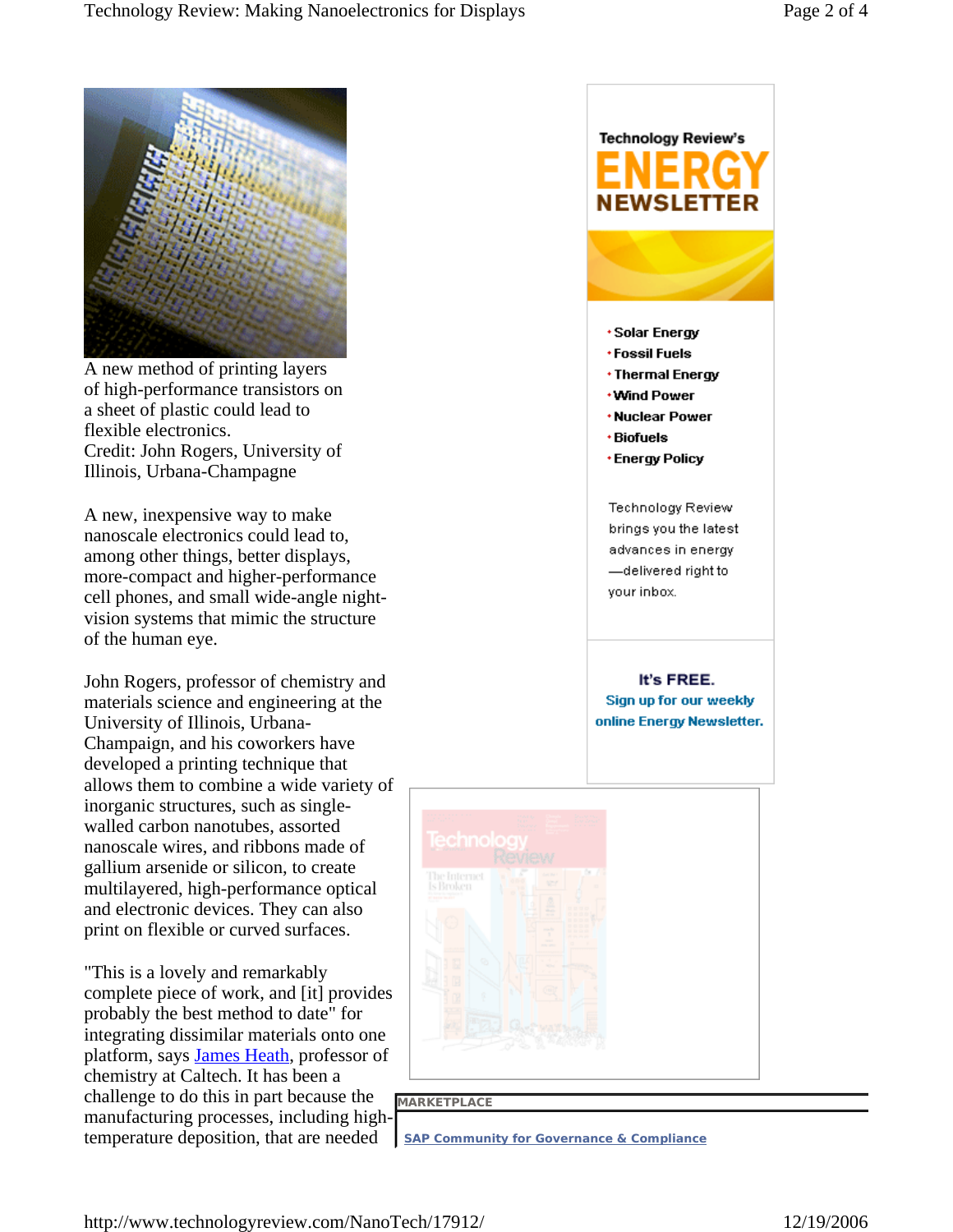for some materials can damage others. Rogers's method makes it possible to process incompatible materials separately but then combine them using a low-temperature process onto a variety of surfaces, including flexible plastic ones.

Rogers's method, which is described in the current issue of *Science*, begins with the fabrication of nano- and microstructures, such as an array of semiconducting silicon nanowires, using conventional techniques. The researchers then press a soft stamp onto these structures, and when the stamp is peeled away, the structures stick to it, much as dust will cling to a strip of tape. The nanostructure-bearing stamp is then pressed onto another surface that is covered with a glue-like polymer. Once this polymer cures, it adheres to the nanostructures more strongly than to the stamp: when the stamp is lifted off, it leaves the nanostructures behind, still ordered in the same configuration in which they were originally patterned. This is then repeated for the other structures.

Once the nanostructures are in place, the researchers use conventional techniques to deposit electrodes and other structures to make working devices, such as transistors. Different nanostructured materials, such as carbon nanotubes, can be printed next to the first ones on the same surface.

The method can also be used to make multilayered systems. After the first layer of devices is printed, the researchers coat it with a thin layer of the polymer glue. This serves to anchor the next layer of devices, as well as insulate between the layers. Because the polymer is thin, small holes can easily be etched into it to allow connections between selected devices in different layers. [1] 2 Next »

Join the SAP Business Community to learn more about compliance and governance and

#### **Find Consulting Jobs**

Access Pre-Qualified Projects from Top Businesses. Register Now!

**New Career: Connect Technology with Business Goals** Corporations need to coordinate business goals with the technology plan. You can play t

#### **EMC - The easier way to archive is here**

Minimize risk, control costs, and protect vital information with EMC's software archiving

**SAP for Midsize Companies** SAP Is for great companies, not just great big companies. Learn why!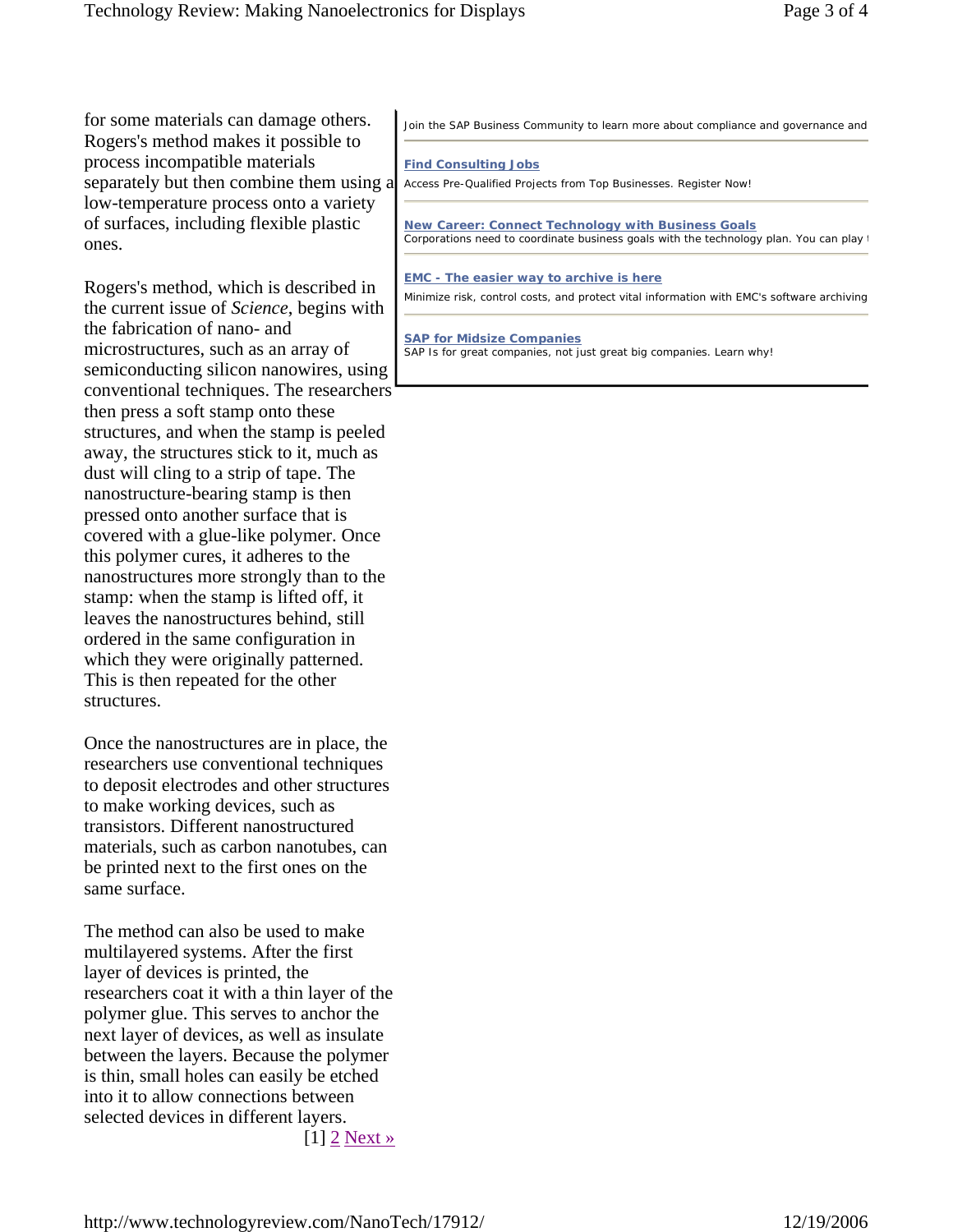## **Comments**

## Add New Thread

- $\bullet$  About Us
- $\bullet$  Privacy |
- $\bullet$  Terms of Use • Subscribe |
	- Advertise
- Customer Service |
	- $\bullet$  Contact Us |
	- $\bullet$  Feedback |
- **From the Laps**

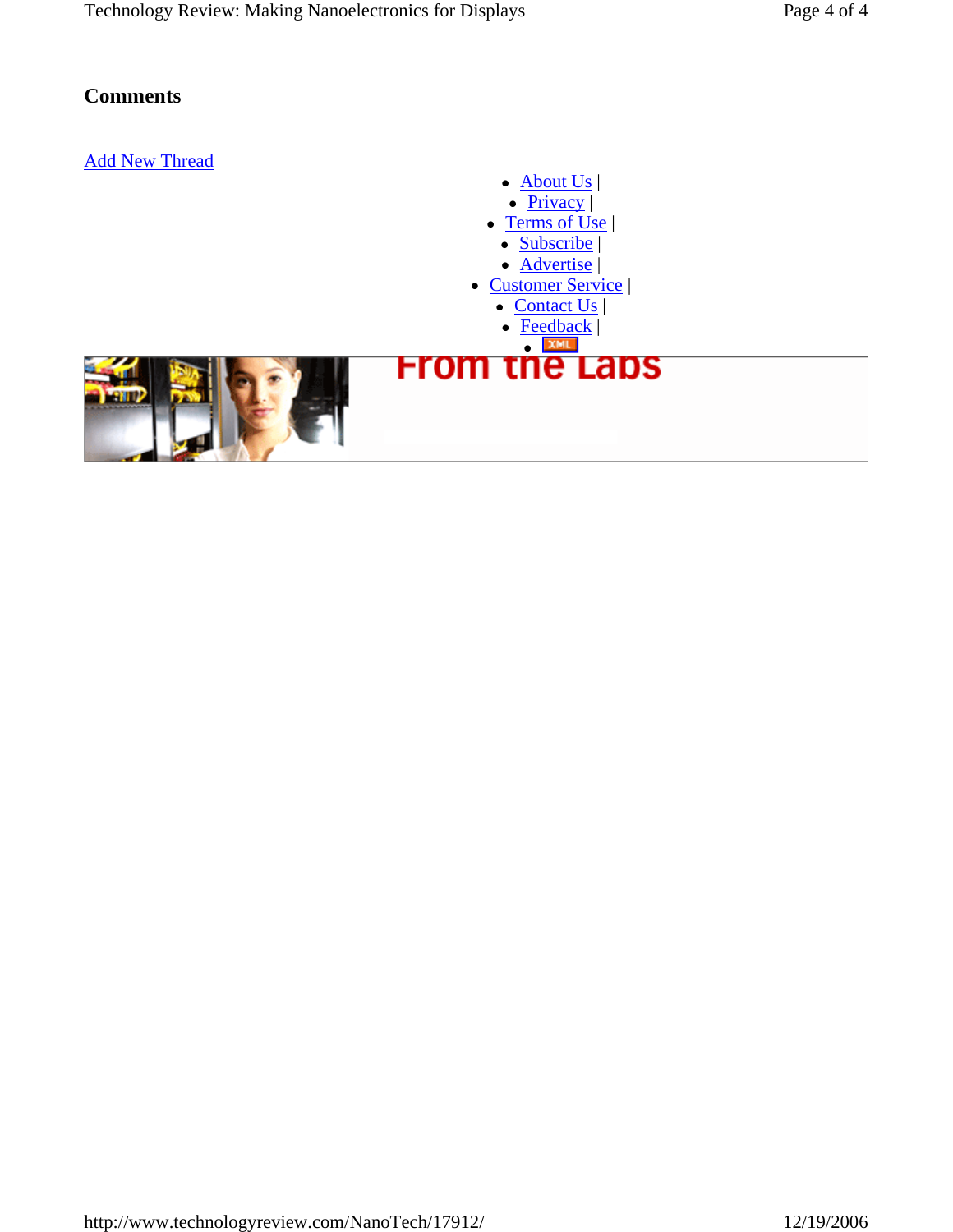

SEARCH |

« Back  $1$  [2]

Tuesday, December 19, 2006

# **Making Nanoelectronics for Displays**

Continued from page 1

By Kevin Bullis



By making it possible to easily integrate dissimilar materials onto one surface, the • Surgical Robots Get a method could lead to smaller, more compact devices. Many electronics and • Space Suits: The Next optoelectronics already rely on different types of materials to perform different functions. For example, a cell phone might use high-performance galliumarsenide semiconductors to handle highfrequency radio signals, but it might also use less-expensive conventional silicon for data processing. In the past these



Other Recent Stories

- **Self-Healing Guardrails**
- Printing Muscle and

Bone • Making

Nanoelectronics for

- Displays
- Sense of Touch
- **Generation**
- Samsung's Plan for
- Terabit Flash Memory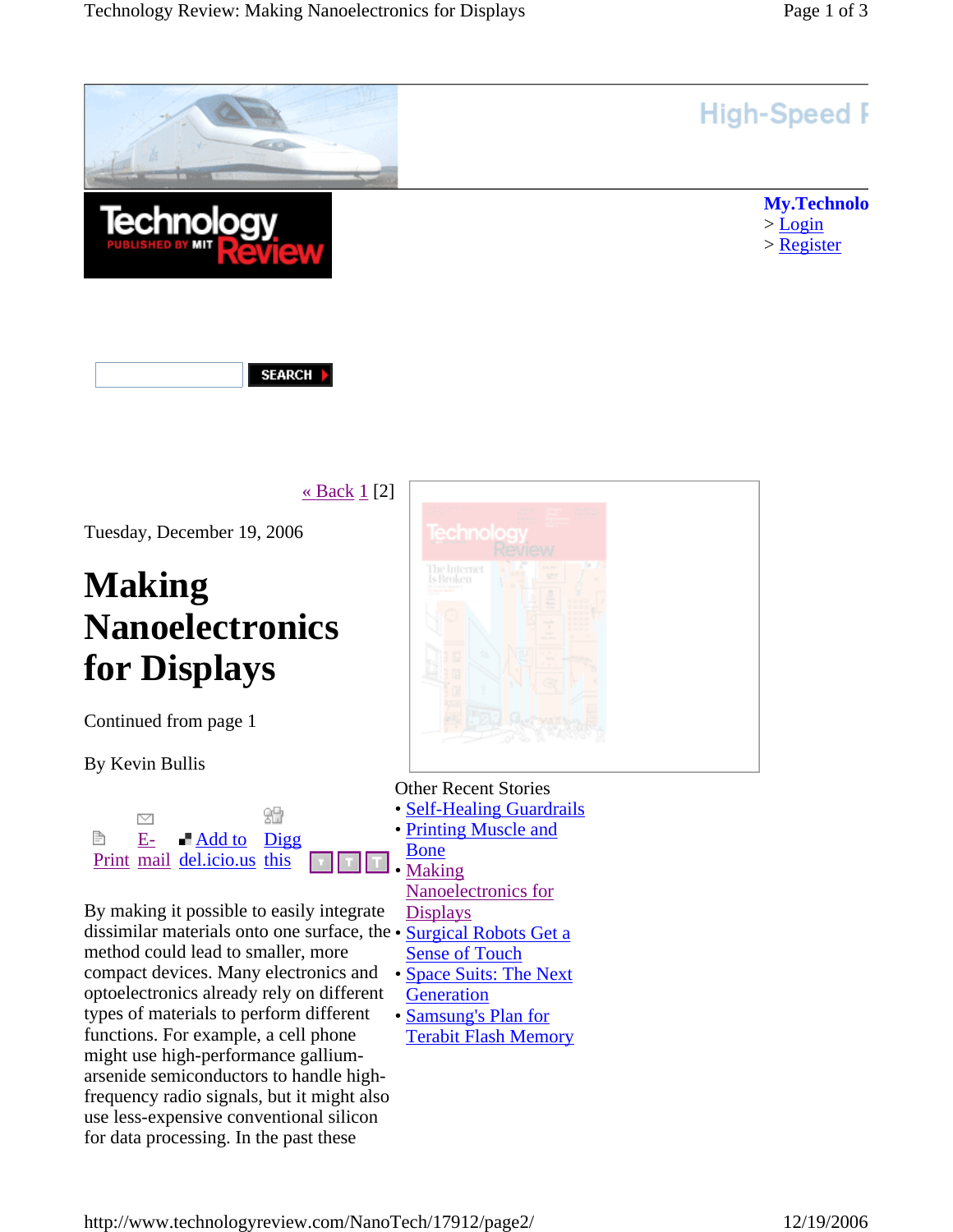couldn't be easily incorporated into a single chip. One option--mounting chips side by side on a circuit board--wastes space and makes it necessary to build long, performance-degrading connections between components. In other methods, such as building up layers of wafers or depositing different materials on the same chip, the temperatures used to process some materials can limit the sorts of materials that can be combined. This can also make it impossible to place the electronics on some types of flexible surfaces, such as polymers.

The method could have an impact on various aspects of the display industry. Today's flat-screen LCD televisions are made in enormous, expensive chambers in which the electronics that control individual pixels in the display are formed on large slabs of glass. Rogers says his technique could make it possible to form these electronics in smaller batches in less expensive machines. His process could then transfer the electronics section by section to the displays to cover the glass surface. The smaller batches would also make it possible to create higher-performance silicon in these electronics, Rogers says, which would improve the response time of LCDs.

Improving LCDs is only the first step. Rogers says the technique could make it feasible to build televisions using bright and colorful light emitting diodes (LEDs) of the type used in the enormous screens at sports arenas. Because the printing method would make it easier to integrate the materials needed, the LEDs could be much smaller and more tightly packed than these large-format displays. And since the printing technique can make high-performance devices on flexible substrates, it could pave the way to rollup LED displays.



#### **MARKETPLACE**

The ability to print onto a curved surface | Manage Fewer Servers and Lower Your Cost Overall